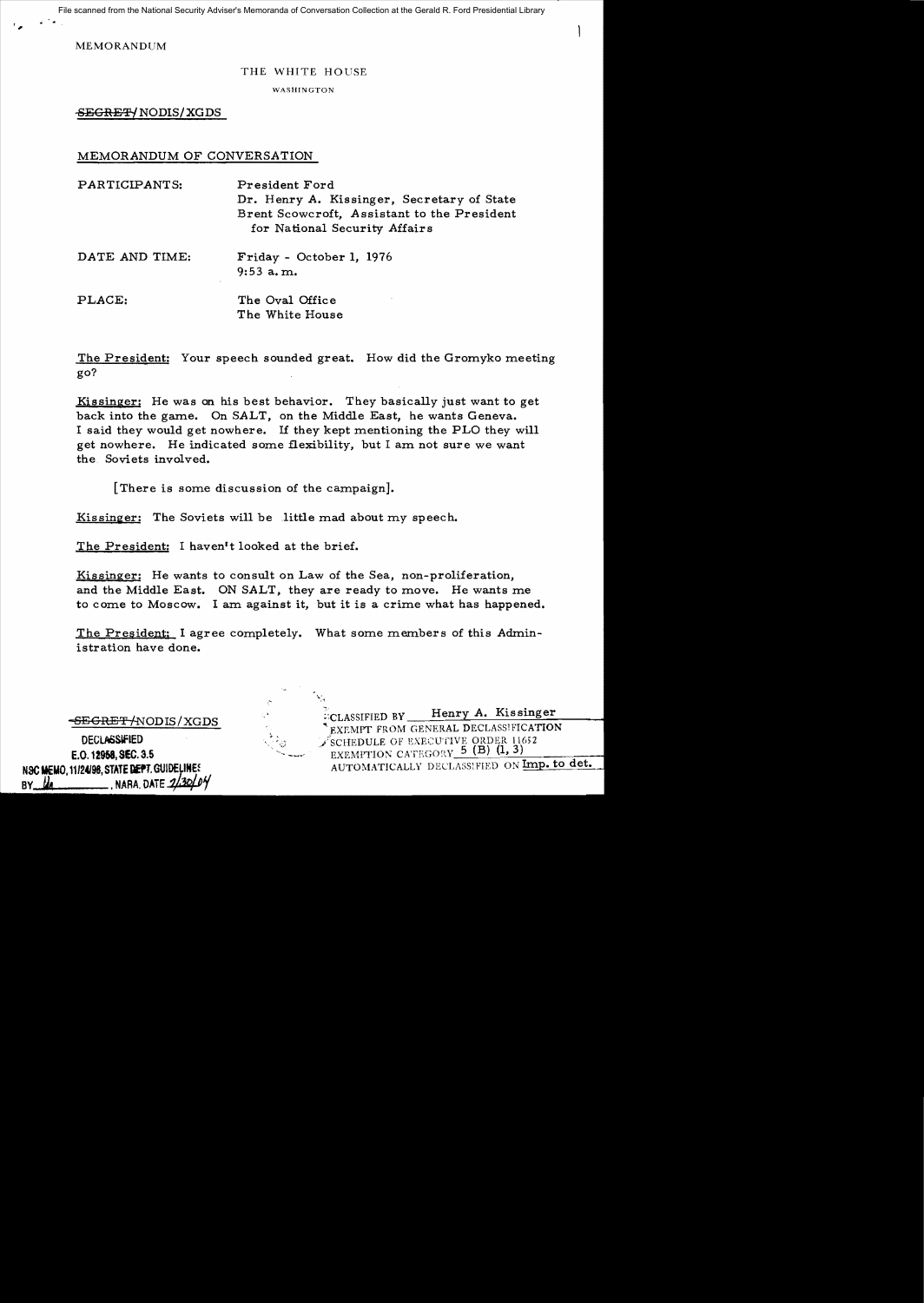## $-$ <del>SECRET</del>/NODIS/XG DS  $-$  2-

Kissinger: I would say this whole year has been bad. The campaign has not been fair to them, but their action in Angola and now their rhetoric in southern Africa are a serious block to better relations.

On SALT I made a pitch for the Rumsfeld position and he just brushed it aside. Helll never agree to exempt Backfire and cruise missiles.

You could have a SALT agreement by February. But we have to repair the damage. You can see from Genscher the Soviets are approaching the Europeans rather than us. We can keep the Europeans in control as long as they think we have the inside track, but otherwise they will establish their own contacts. So I would tell him we will repair things after November.

[Some discussion of the UN speech and Schlesinger's trip to China. ]

On Panama, it would be helpful but not essential if Bunker could go to Panama under strict instructions. [Some discussion].

The President: Let me think for 24 hours.

Kissinger: On Africa, I think things are calming down. I had a breakfast for Doc Morgan **--** about 40 Congressmen -- they were unanimous about Africa.

I am speaking at Hilton Head. I will talk extemporaneously for 15 minutes and take  $Q^{\dagger}$ s and  $A^{\dagger}$ s.

The President: Good,

[Discussion of why we were late in southern Africa. ]



SEGRET/NODIS/XGDS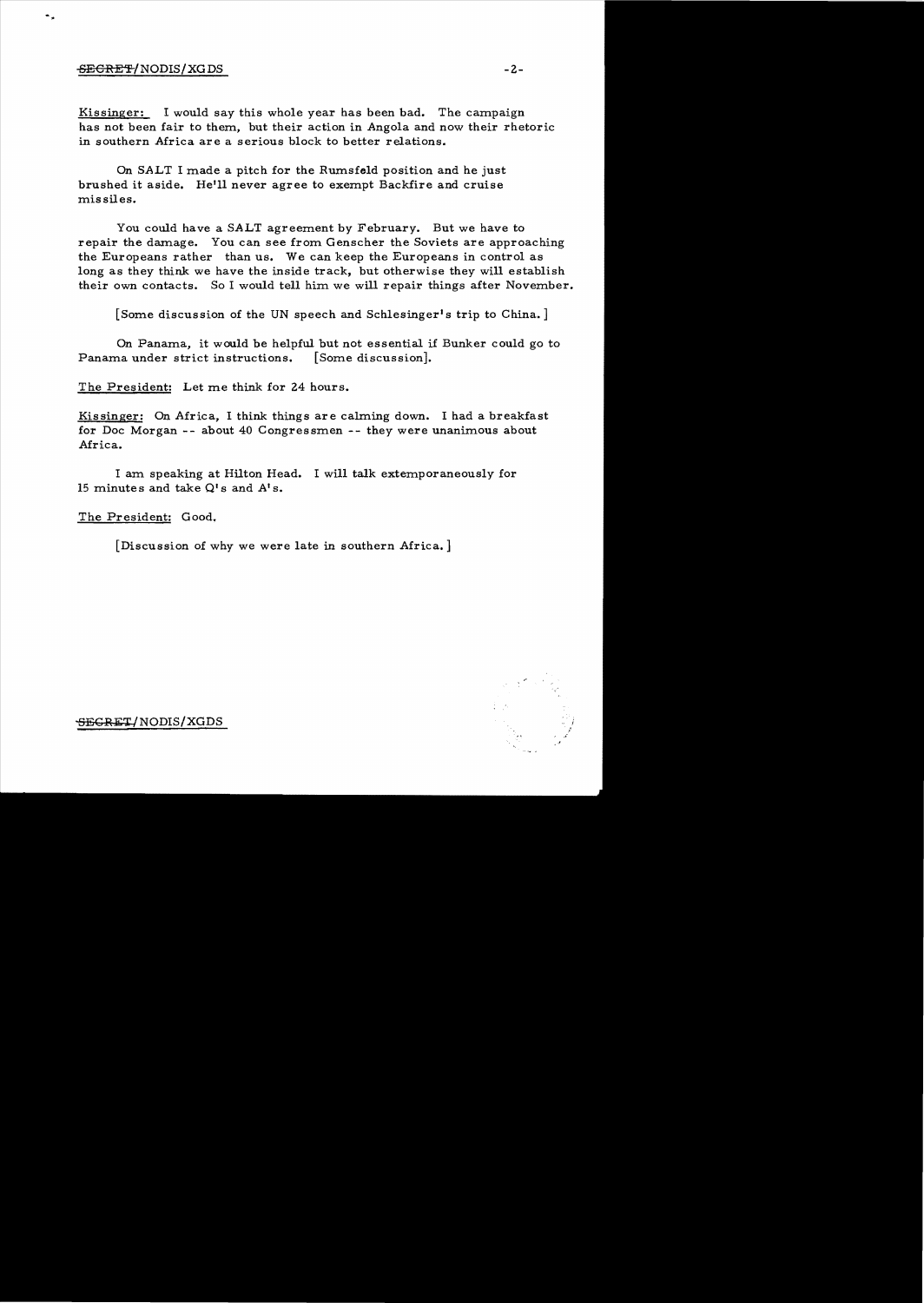$P/K$  (cost )

Departs.

F que perhaper en les poies tous die Crayfe with po? K de mas on lois end bellemmer. They basedly. peint worst to get back with jour. On Sutt, on cME, le vout Gruno, 2 paid tou muss est increase if oney hayte unonthising a cho they will get vocupeur He miliante dans Gladoste, Ligent arrow undange + Gest stypt y step are trajent actions + Thorley-G - Capero + houreding  $S.S.S.F.$ Company die-K The Sea will be a little med about my April, P & hnunt looked at a ling R He me to to communication, we porty, ME. Ou Salt, they are unly a more, He wants avente cours to deverse. day with, but it To a craine what has hopped P I agree completely. What came membres fthis Chris hoise K I mull em this campos whole year husban bad. The companying him out home paints the , but their action in Congola & now their chitric en Su Opica Loss et Minus beacht enthor ulations. Du Suit & madre ptch for Monspeld Jesten + he just bruskal it avide Kall mode DECLASSIFIEI E.O. 12958, SEC. 3. NSC MEMO, 11/24/98, STATE DEPT. GUIDELINES State be view 3/83/04